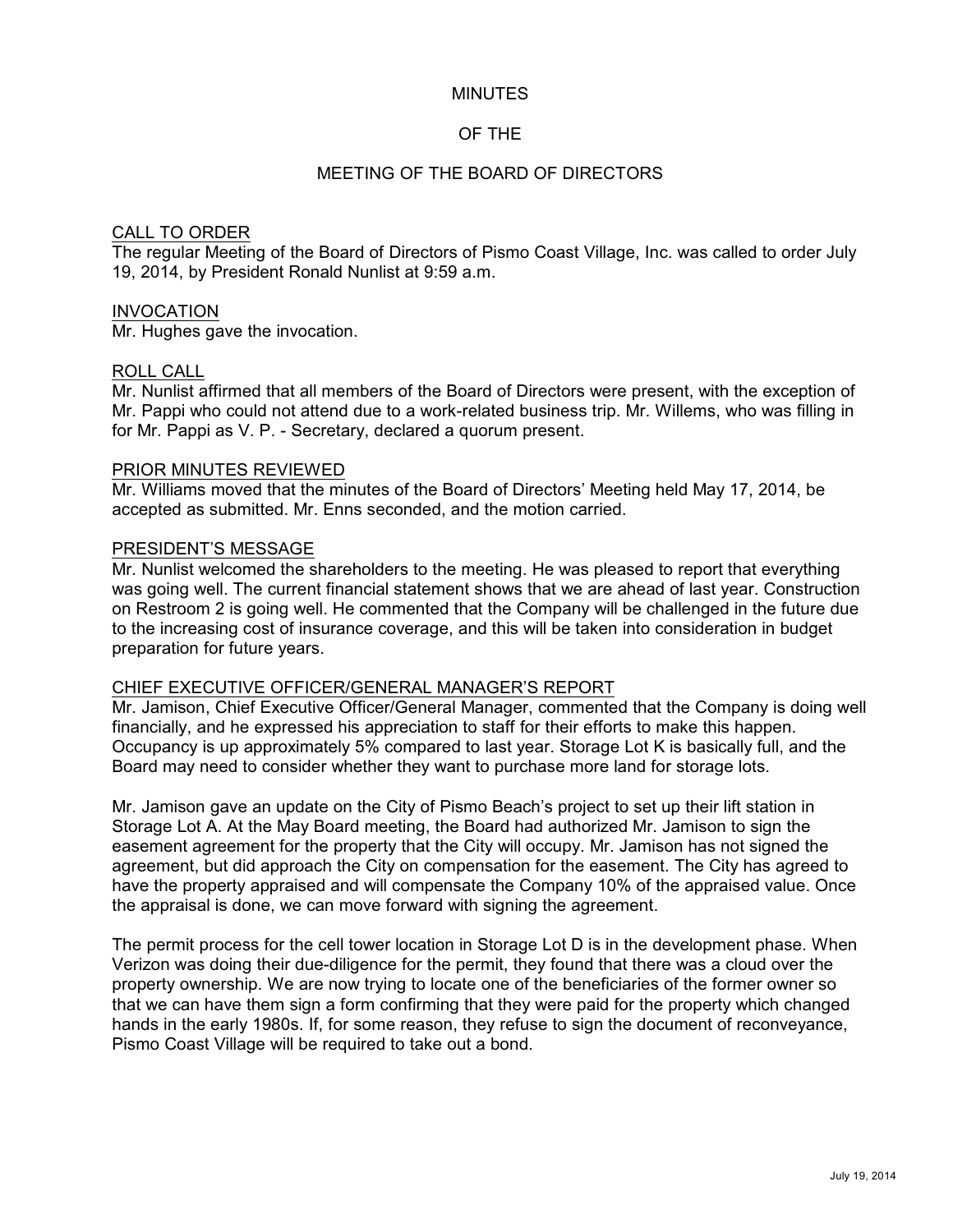We were contacted last week by another representative of Verizon that would like to put a third cell phone tower on Pismo Coast Village property. The location they have selected for the vault and antenna is the steeple on the Clubhouse building. Mr. Jamison will keep the Board informed of this proposal.

Mr. Jamison gave an update on the road abandonment effort with the County of San Luis Obispo for the paper streets at Storage Lot D. One of the paper streets runs through D-Lot. If, in the future, they should decide to develop the street, we would lose a considerable amount of land and usable storage space. Along with the owners of the other neighboring properties, we submitted an application to the County to abandon those paper streets. The public hearing with the County Planning Commission is next Thursday. Mr. Jamison will keep the Board informed on the matter.

Mr. Jamison recently spoke to the local head biologist for the California State Department of Parks and Recreation. They discussed the status of the proposed pedestrian bridge across Pismo Creek. There has been concern with the California Coastal Commission thinking that this bridge would only benefit Pismo Coast Village and would not be in the best interest of the public. We have not located the original agreement for the beach boardwalk easement made between the California State Department of Parks and Recreation and Pismo Coast Village in 1976 and 1977, however, we did find an addendum that was signed by representatives of State Parks and Pismo Coast Village. When the head biologist received a copy of the addendum, he told Mr. Jamison that he believes there is a chance that the document might help us with the opinion of the Coastal Commission. If the pedestrian bridge proposal is not able to be accomplished on the State level, Pismo Coast Village may consider trying for a permit to install a bridge going from our outfall structure to our property on the other side of the Creek.

Last week we were contacted by the City of Pismo Beach's Public Works Department regarding water conservation and their recommendation that we install waterless urinals in our restroom facilities. In an effort to conserve water, we have reduced our watering schedule for the landscaping from three times to twice per week, in addition to reducing the amount of water used per watering session. Signs have been put up in the resort asking our guests to help with water conservation. We are considering other options for reducing water usage and have also ordered new low-flow shower heads for the restrooms.

Mr. Jamison acknowledged the fact that the Pismo Beach Police Department was in the resort last week to put on a K-9 demonstration for our guests with their police dog. The officers were very appreciative of the crowd that was present and have asked if they could do another show in August. We are proud of the great relationship that we have with the local police department.

The Oceano Drainage Project is still on schedule to be a 2015 project. It will affect Storage Lot B, which we lease from the County of San Luis Obispo. Once the project starts, we will have to periodically relocate units to allow for the installation process, and when the project is completed we will lose 52 storage spaces in the lot.

# EXECUTIVE COMMITTEE REPORT

Mr. Nunlist, Chair, reported that the Executive Committee did not formally meet, however, they did meet jointly with the Personnel and Compensation/Benefits Committee yesterday.

### PERSONNEL & COMPENSATION/BENEFITS COMMITTEE REPORT

Mr. Hughes, Chair, reported that the Committee met jointly with the Executive Committee. All members of the Committee were present, with the exception of Mr. Pappi who was away on business. Mr. Jamison and Mr. Willems were also present. Topics discussed at the meeting were updates on the Company's medical insurance program, workers' compensation insurance, annual performance reviews for two employees, and funding of the Pismo Preserve project.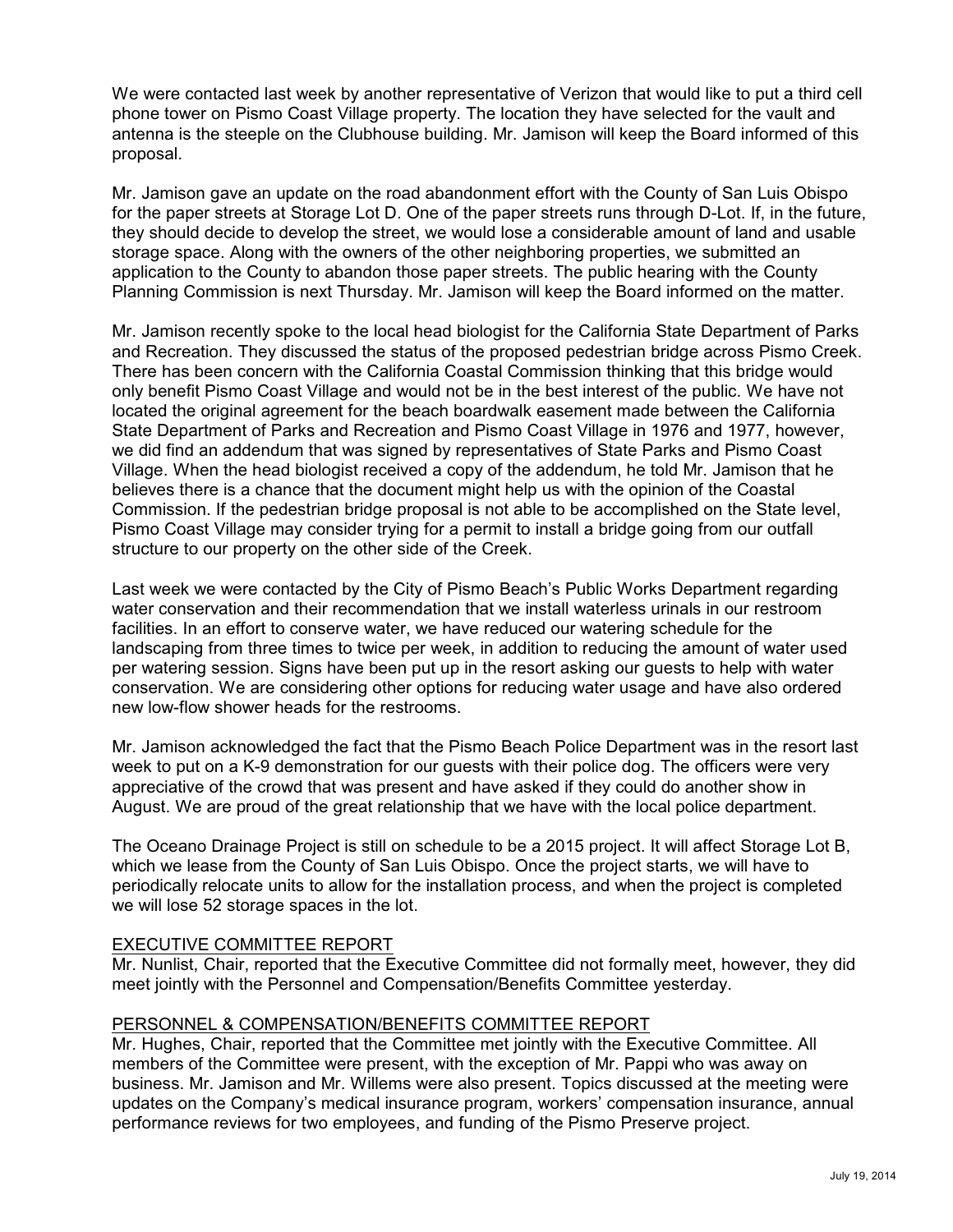# FINANCE COMMITTEE REPORT

Mr. Hardesty, Chair, said his committee met this morning and reviewed the financial statement for the seven-month period ended June 30, 2014. He was pleased to report that financially the Company is doing well. The Committee also reviewed the second drafts of the budget documents for fiscal Year 2014/2015. At the present time, the construction cost for Restroom 2 is under the budgeted amount.

## OPERATIONS COMMITTEE REPORT

Mr. Plumley, Chair, said that the Operations Committee met this morning and discussed the perimeter fence along Dolliver Street/Highway One, as well as the Resort's rules and regulations. Mr. Plumley will present the information discussed on both topics during Closed Session.

### AUDIT COMMITTEE REPORT

Mr. Enns, Chair, said the Committee met yesterday. Also present at the meeting was Kitty Karstetter, Accounting Manager. The Committee reviewed storage accounting procedures and keeping track of the inventory of the RVs stored in the storage lots. The Committee also reviewed the financial statements and the documentation for procedures.

# NOMINATING COMMITTEE REPORT

Mr. Hearne, Chair, said the Committee met yesterday afternoon. The Committee updated the list of questions used during candidate interviews and finalized the Board Application Log document. There were no interviews scheduled for the meeting.

# ENVIRONMENTAL, HEALTH & SAFETY ADVISORY COMMITTEE REPORT

Mr. Buchaklian, Chair, said that the Committee met yesterday morning. Charles Amian, Operations Manager, gave the Committee an update on accident and workers' compensation insurance claims for guests and employees. The Committee interviewed a member of the Security Department about trip and fall situations, and the employee made suggestions which were recorded by Mr. Amian for future consideration. The Committee toured the General Store and found all to be in order and well organized. Mr. Buchaklian complimented the Store manager and his staff for the great job that they do. The Committee toured Restroom 2 and was impressed with the workmanship. He was also complimentary of the activities available on the Recreation Department's Summer schedule.

# SHAREHOLDERS' COMMENTS

A shareholder commented on Mr. Jamison's report about the Coastal Commission and their goal of providing access to the beach. The shareholder believes that the Coastal Commission is actually blocking access to the Coast in the case of Pismo Coast Village and the request for a pedestrian bridge and doing work to relocate Pismo Creek.

A shareholder commented that the wireless internet access is currently not very good. Mr. Jamison said that having the access point at Restroom 2 out of service during the construction period had affected the system, however, that equipment was reinstalled when the power was connected to the building a few days ago. There was also a small power outage yesterday that caused some equipment to fail, requiring replacement. We are always looking into ways to improve the wireless internet system and increase bandwidth. Mr. Jamison encouraged guests that are having issues with wi-fi reception to contact the office so that this can be investigated. The shareholder also suggested that, when people make reservations, our reservation agents ask if they are bringing dogs with them and ask the breed of the pets.

A shareholder commented about the traffic noise heard in the campsites next to Dolliver Street/Highway One. He suggested that a sound wall be considered when the perimeter fence project is finalized, but also said that removing trees and vegetation for the project will increase the traffic noise carrying into the resort.